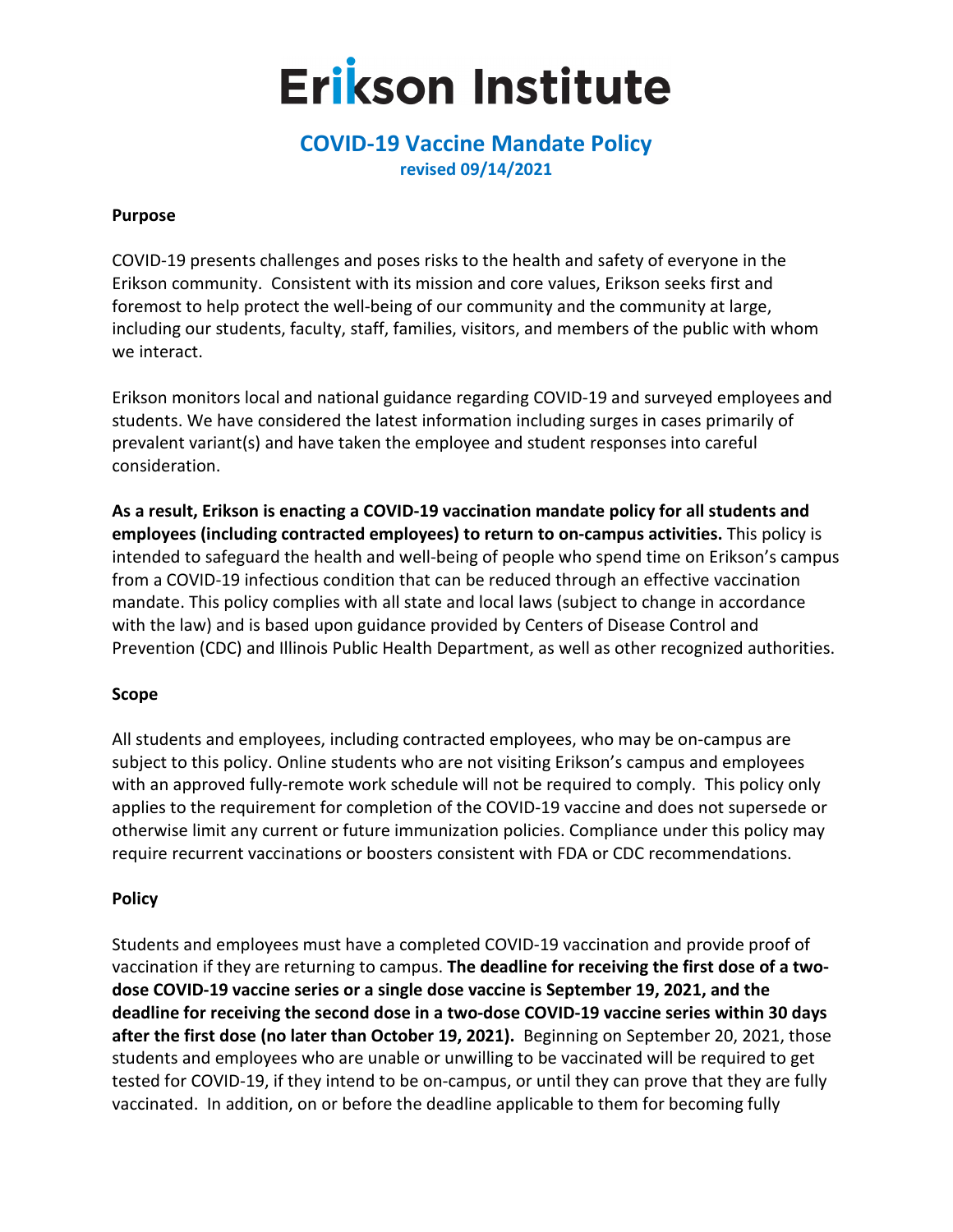## Erikson Institute

vaccinated based upon the type of COVID-19 vaccine they receive, students and employees must either 1) provide proof of full COVID-19 vaccination; or 2) must be tested for COVID-19 and provide proof or confirmation of a negative test result no more than 72 hours prior to each time they will be on campus. Alternatively, individuals who obtain a COVID-19 vaccine exemption from Registration & Student Records Office (students), or Human Resources Office (employees) must also be tested for COVID-19 and provide proof or confirmation of a negative test result no more than 72 hours prior to each time they will be on campus.

The testing must be done using a test that either has Emergency Use Authorization by the FDA or be operating per the Laboratory Developed Test requirements by the U.S. Centers for Medicare and Medicaid Services. Proof of a negative test should include a paper or electronic copy of the negative test result for review by Erikson. There should be sufficient personally identifiable information on the test result for Erikson to ensure the specimen and result do in fact apply to the student or employee required to test. To the extent permitted by law, any testing cost is the responsibility of the employee or student, Erikson will not reimburse or pay for COVID-19 testing. The process for seeking an exemption from the vaccine requirement is explained below. Individuals receiving offers of employment will be required to comply with this policy prior to commencement of their employment. Similarly, students will be required to comply with this policy as a condition of registration for an on-campus course. If requested and subject to scheduling requirements of the department, employees shall be provided release with pay from their scheduled work time (for up to two hours) to obtain a vaccination injection and may seek further release with pay for post vaccination recovery.

Students will email the proof of vaccination or a request for an exemption from the vaccine requirements set forth in this policy via [registration@erikson.edu](mailto:registration@erikson.edu) . Students will be notified if proof of vaccination is inadequate, and requests for exemptions will be processed as described below.

Employees will submit the [Erikson Vaccination Form,](https://forms.office.com/Pages/ResponsePage.aspx?id=wltmnPDhUki-JY2n-M8k2_1yhYB8K75Ig4KUH57BKcdUNldLTU1LQllDRkhKNzlNV0RBT0cySEZBVCQlQCN0PWcu) including proof of Covid-19 vaccination or a request for an exemption from the vaccine requirements set forth in this policy. Any falsification of vaccine information or information provided in support of an exemption request will be subject to potential disciplinary action. For students, disciplinary actions are described in the Student Handbook, and for employees, disciplinary action is up to and including termination of employment in accordance with any applicable policies or procedures.

### Requests for Vaccination Exemption

To assist students and employees who have provided the required information supporting a request for an exemption from the vaccine requirements set forth in this policy, Erikson will engage in a process to determine if a reasonable accommodation can be provided so long as it does not create an undue burden (in the case of a medical exemption request) or an undue hardship (in the case of a religious exemption request) to Erikson and/or does not pose a direct threat for the health and safety of those on campus. Students and employees may request an exception and seek an accommodation without fear of retaliation. Individuals who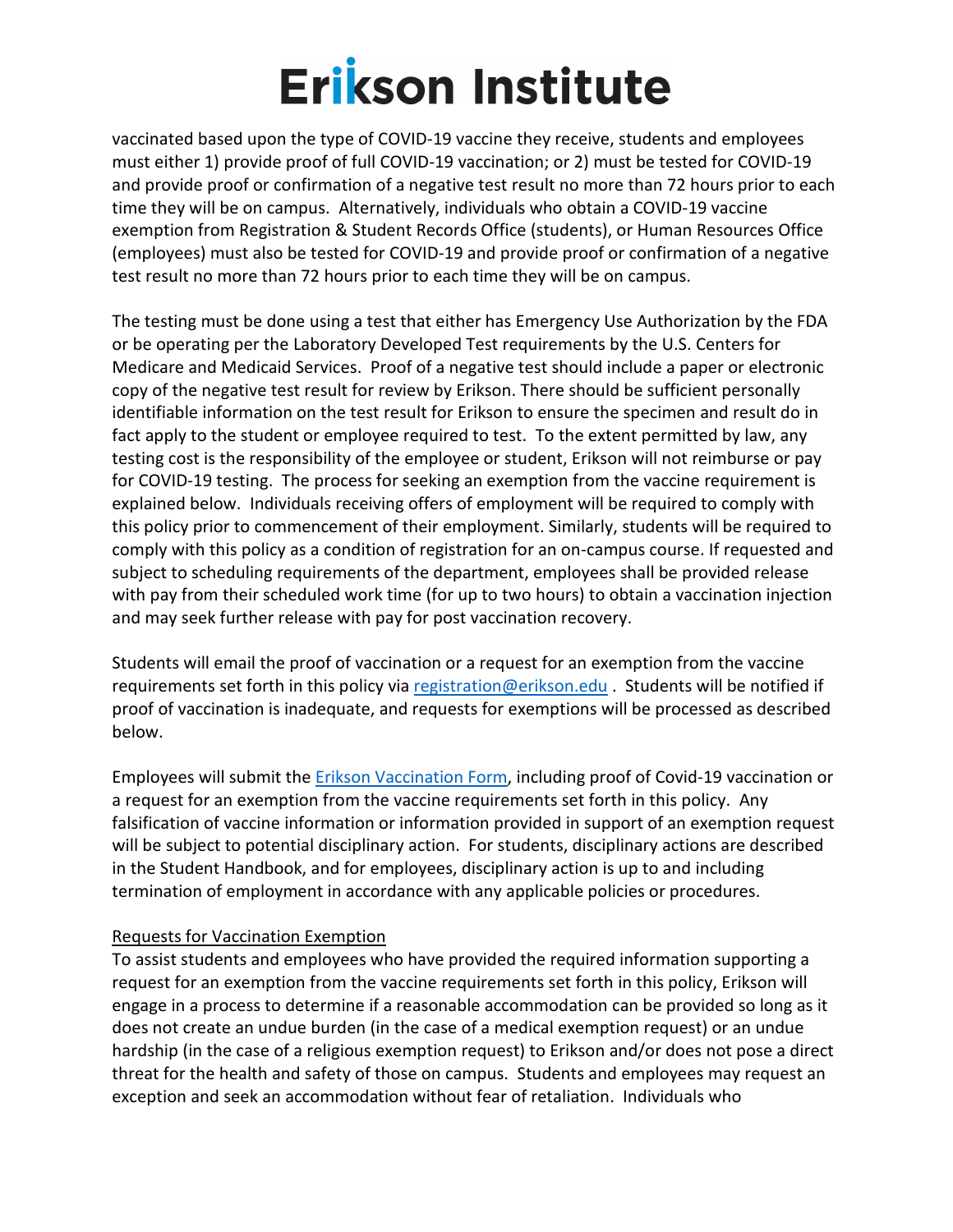## Erikson Institute

demonstrate they are exempt from the vaccination requirement shall undergo testing described above.

For an explanation of the types of exemptions that may be requested by students and employees:

*Medical Contraindications/Disabilities: Requires a written, signed, and dated statement from a treating physician specifying the COVID-19 vaccine that is contraindicated and the duration of the medical condition(s) that contraindicates it. If such contraindications are temporary, the employee or student must then comply with the vaccine mandate policy as soon as their physician approves or Erikson otherwise determines that the vaccine is no longer contraindicated. This includes any individual who request an accommodation under the Americans with Disabilities Act or any other law applicable to a disability-related reasonable accommodation. Individuals who demonstrate that they are exempt from the vaccination requirement due to a medical contraindication shall be tested for COVID-19 and provide proof or confirmation of a negative test result no more than 72 hours prior to each time they will be on campus, so long as the exemption is deemed to be a reasonable accommodation (i.e., it does not constitute an undue burden).*

*Pregnancy or Suspected Pregnancy: Requires a written, signed, and dated statement from a treating physician verifying pregnancy or suspected pregnancy will temporarily exempt a person from the vaccination requirement. The statement must indicate the expected date of delivery. The employee or student must then comply with the vaccine mandate policy as soon as practicable after pregnancy and prior to return to in-person activities. Individuals who demonstrate that they are exempt from the vaccination requirement due to a pregnancy or suspected pregnancy shall be tested for COVID-19 and provide proof or confirmation of a negative test result no more than 72 hours prior to each time they will be on campus, so long as the exemption is deemed to be a reasonable accommodation (i.e., it does not constitute an undue burden).*

*Religious Exemptions: Requires a written, signed, and dated statement demonstrating that the COVID-19 vaccine conflicts with a religious belief, practice, or observance that is sincerely held and a determination that the requested exemption would not create an undue hardship. Individuals who demonstrate that they are exempt from the vaccination requirement due to a religious exemption shall be tested for COVID-19 and provide proof or confirmation of a negative test result no more than 72 hours prior to each time they will be on campus, so long as the exemption is deemed to be a reasonable accommodation (i.e., it does not constitute an undue hardship).*

### Non-Compliance

Employees and students arriving on campus who either fail to provide proof of full vaccination, or receive an approved exemption or provide proof of a negative COVID-19 test result will be subject to the following disciplinary action: